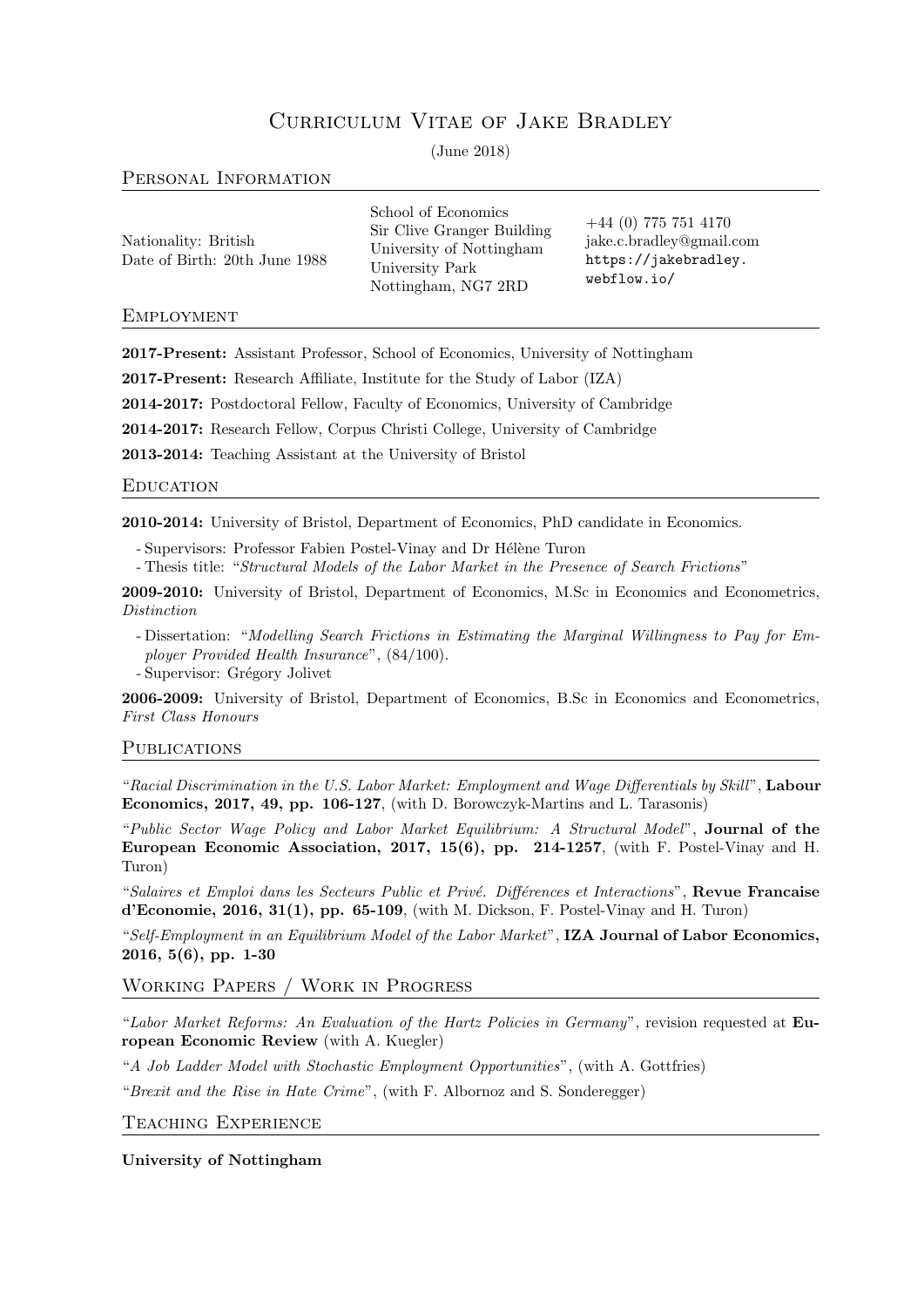- Lecturer for MSc Microeconomic Analysis L14007, 2017- present

- Lecturer for PhD Topics in Applied Econometrics L14TAD - Search and Matching in the Labour Market, 2017-2018

### University of Cambridge

- Director of Studies of Economics, Corpus Christi College: 2014-2017
- Lecturer for MPhil in Economics M180 Labour Search, Matching and Agglomeration, 2016-2017

# Other Academic Activities

#### Seminar Presentations at:

2018: Firms in the Labor Market, Goethe University Frankfurt; Mannheim Workshop in Quantitative Macroeconomics; IZA/SOLE Transatlantic Meeting; University of Bristol; University of Oxford; 2017: Conference on Markets with Search Frictions, Aarhus University; Barcelona GSE Summer Forum; University of Birmingham; EALE - St Gallen; IZA Institute of Labor Economics; Uppsala University; Aarhus University; University of Nottingham; RES Meeting, University of Westminster 2016: Spanish Economic Association in Bilbao; University of Essex; University College London; London School of Economics; University of Amsterdam; University of Cambridge; Galatasaray University; 2015: University of Cambridge; University of Bristol; 2014: Bank of England; Queen Mary University of London; University of Edinburgh; 2013: Gutenberg University of Mainz; Barcelona Graduate School of Economics; University of Bristol; 2012: Centre for Market and Public Organisation; CREST; University of Warwick; University of Bristol; 2011: Aix-Marseille University; IZA Summer School.

#### Conferences Organised

- Cambridge INET Search and Matching Conference, September 10th-11th, 2015
- Co-organiser of the Search and Matching Reading group, 2016-2017

#### Academic Outreach Activities:

Outreach events organised or participated at include: University of Nottingham Experience Day; Corpus Economics Masterclasses; CitiGroup Economics Event; Future of Economics, Bristol; London School for Girls; Tiffin Boys; Leicester Grammar School.

### Refereeing

B.E. Journal of Macroeconomics; Economica; Empirical Economics; European Economic Review; Journal of the European Economic Association; Journal of Labor Economics, Labour Economics; Oxford Economic Papers

### Academic Discussions

2018: Andreas Mueller, "Vacancy Durations and Entry Wages: Evidence from Linked VacancyEmployer-Employee Data"; Jean Flemming, "Costly Commuting and the Job Ladder"; Andreas Ek, "Cultural Values and Productivity"

### Phd Students

Bernardo Pincheira Sarmiento (began 2016, co-supervise with Gianni De Fraja)

### AWARDS AND DISTINCTIONS

- March 2017 Awarded £7,500 by the Keynes fund for investigation on the project "Theoretical and Empirical Assessments of Worker's Employment Opportunities " (joint with Axel Gottfries).
- March 2015 Awarded £10,994 by the Keynes fund for investigation on the project "Search, Sorting and Heterogeneity".
- 2009-2013: A 1+3 ESRC award, fully funded M.Sc and PhD at the University of Bristol
- Leicester Grammar School: Brian Small Prize for Economics (top Economics grade).

#### Computer skills